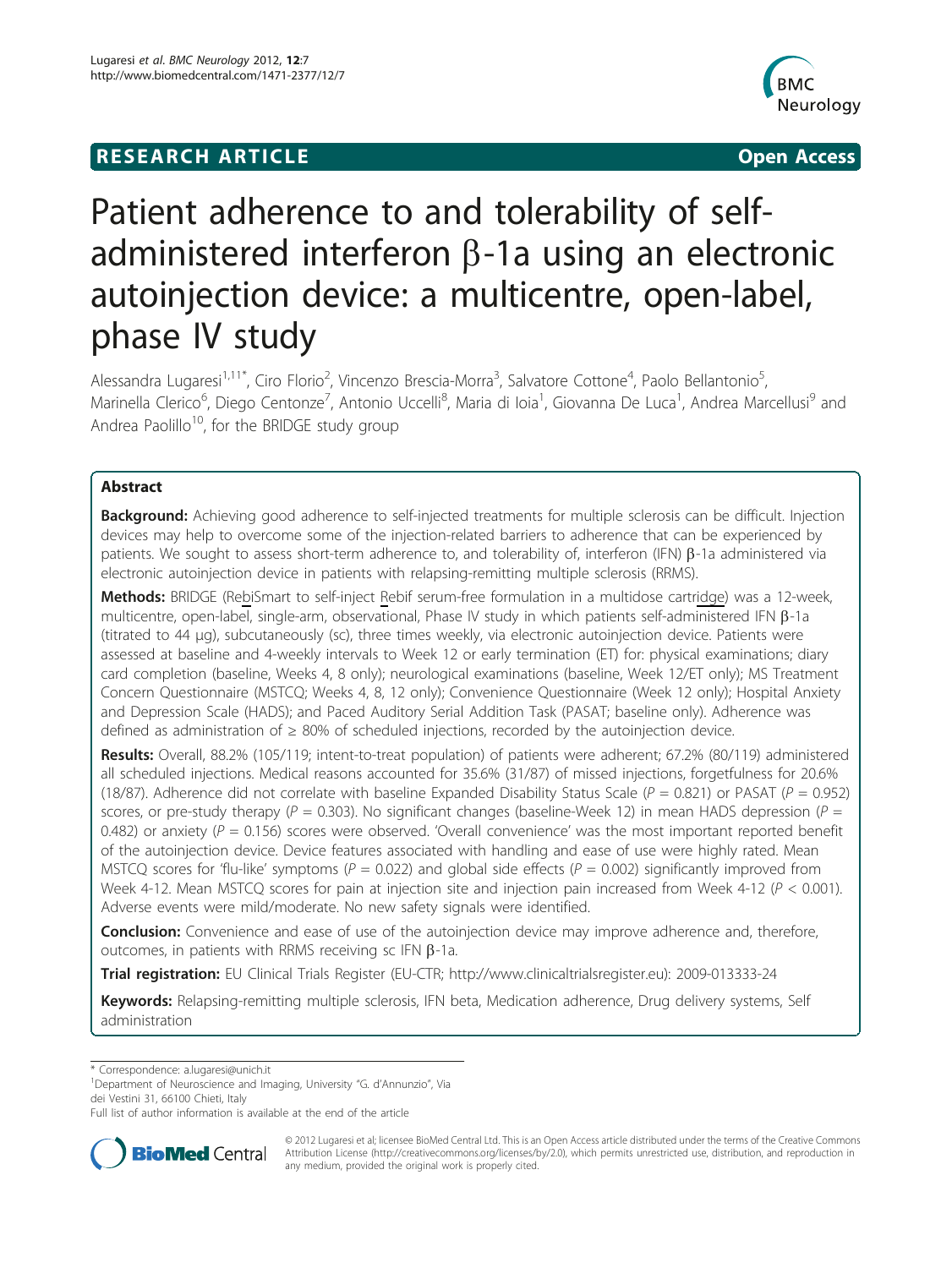## Background

Multiple sclerosis (MS) is a chronic, inflammatory, degenerative, autoimmune disorder of the central nervous system with onset usually in young adulthood [[1](#page-8-0)]. Most patients (70-80%) present with the relapsingremitting form (RRMS), in which disability is accrued through incomplete recovery from intermittent disease relapses [[1,2\]](#page-8-0). Approximately 50% of patients with RRMS develop disease progression within 10 years of disease onset [[1,2](#page-8-0)].

There is currently no cure for MS. RRMS is treated primarily with established disease-modifying drugs (DMDs) aimed at reducing relapses. Current first-line DMDs include interferon (IFN)  $\beta$  and glatiramer acetate (GA), which are self-administered by subcutaneous (sc) or intramuscular (im) injection. Treatment of MS is a long-term commitment and outcomes may be influenced by the level of adherence to DMDs. Premature discontinuation and poor adherence have been associated with increased risk of relapse and disability progression [[3-7](#page-8-0)], and may be due to adverse events (AEs) associated with the drug and route of administration (injection-site reactions [ISRs]) [[8\]](#page-8-0), 'flu-like' symptoms (FLS), perceived lack of efficacy, treatment fatigue, pain at injection site, injection anxiety [[3,9](#page-8-0)-[11\]](#page-9-0) or, simply, forgetfulness. In some patients, forgetfulness and treatment fatigue may be exacerbated by cognitive deficits, depression and anxiety associated with MS [[3](#page-8-0),[12\]](#page-9-0). Patients with MS may also experience impaired dexterity, reducing the ability to self-inject [\[2\]](#page-8-0).

Strategies are needed to assist patients and healthcare providers to overcome and monitor adherence issues. Autoinjection devices can improve the injection experience and increase patient satisfaction [[13-16](#page-9-0)], which could lead to improved adherence and treatment outcomes [\[17](#page-9-0)]. An electronic, handheld, multidose, autoinjection device that incorporates a dosing history log has been developed to improve the injection experience, patient satisfaction and treatment adherence among patients self-administering sc IFN  $\beta$ -1a. In a multicentre, international user trial, this device was considered 'very suitable' or 'suitable' for self-injection by 71.6% of patients and 92.2% reported some degree of suitability [[14\]](#page-9-0). The objective of the study reported here was to assess short-term treatment adherence and tolerability in patients with RRMS who switched to sc IFN  $\beta$ -1a administered using the autoinjection device, either from other injectable DMD formulations or from sc IFN  $\beta$ -1a administered using a different injection system.

## Methods

BRIDGE (RebiSmart to self-inject Rebif serum-free formulation in a multidose cartridge [EudraCT number: 2009-013333-24]) was a 12-week, multicentre, openlabel, single-arm, observational, Phase IV Italian study. Patients were recruited from 17 treatment centres across Italy between September 2009 and May 2010. The study was performed in accordance with the Note for Guidance on Good Clinical Practice (International Conference on Harmonisation of Technical Requirements for Registration of Pharmaceuticals for Human Use, Topic E6, 1996 and EU GCP Directive 2001/20/EC) and the guiding principles of the Declaration of Helsinki, and was approved by the Independent Ethics Committee/ Institutional Review Board at each participating institution.

#### Patients

Patients aged 18-65 years were eligible to participate if they had RRMS (according to revised 2005 McDonald criteria [[18](#page-9-0)]); were eligible for sc IFN  $\beta$ -1a treatment (Rebif; Merck Serono S.A. — Geneva, Switzerland, a branch of Merck Serono S.A., Coinsins, Switzerland, an affiliate of Merck KGaA, Darmstadt, Germany), 44 μg three times weekly [tiw]); were switching from another injectable DMD or sc IFN  $\beta$ -1a using a different injection system; were able to self-inject using the autoinjection device (RebiSmart; Merck Serono S.A. — Geneva, Switzerland); were willing and able to adhere to the protocol for the duration of the study; and had provided written informed consent. Exclusion criteria included any other disease that may more adequately explain patient's signs and symptoms; use of immunosuppressive agents within 3 months of baseline; relapse within 30 days of baseline; pregnancy or breast-feeding, or refusal by patients who were not post-menopausal or surgically sterile to use a highly effective method of contraception throughout the study; elevated liver enzyme levels; inadequate bone marrow reserve; moderate-to-severe renal impairment; any visual impairment preventing self-injection with the autoinjection device; hypersensitivity to IFN or to any excipients; contraindications to ibuprofen; participation in any other investigational trial within 30 days of baseline; and any other significant disease that, in the opinion of the recruiting physician, would contraindicate participation in the trial.

#### Study design

During the screening period, demographic data, medical history (including history of MS), blood and urine samples, and details of concomitant medications/procedures, medical conditions (safety assessment) and contraceptive methods were collected. Patients underwent physical and neurological examinations, a serum pregnancy test (where appropriate), and review of inclusion/exclusion criteria. Patients could withdraw from the study at any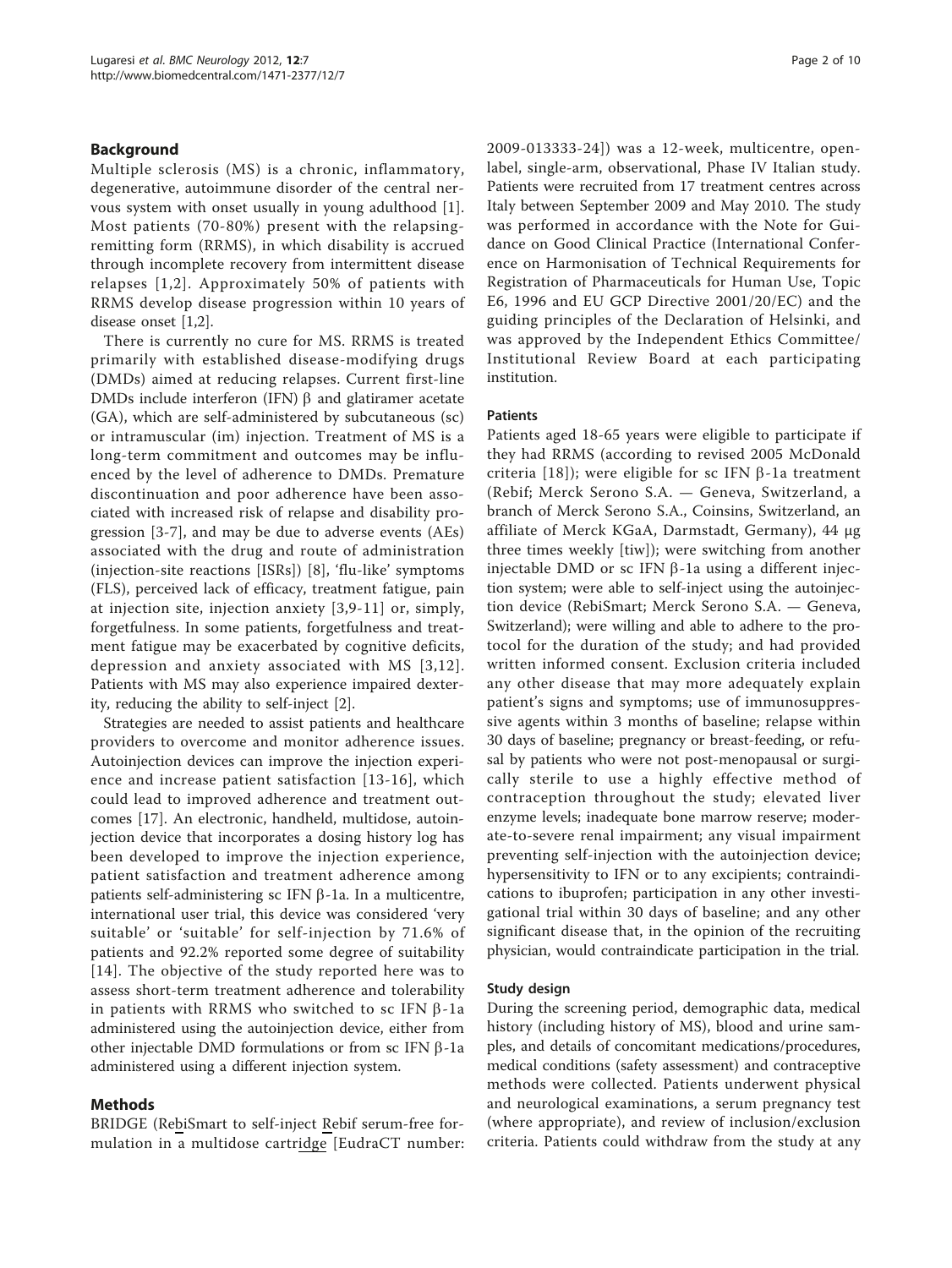time. Upon withdrawal, all assessments required at the early termination (ET) visit were completed at the earliest time possible.

Patients underwent five study assessments over a 12 week period (Additional file [1:](#page-7-0) Figure S1): baseline (Visit 1/Study Day 1, conducted within 14 days of screening completion), Visit 2 (Week 2; telephone call), Visit 3 (Week 4), Visit 4 (Week 8) and Visit 5 (Week 12/ET). Treatment began at Visit 1 following completion of all baseline evaluations and patient training in the use of the autoinjection device.

## Interventions

Patients were provided with pre-filled cartridges, each containing three doses  $(44 \text{ μg}/0.5 \text{ mL})$  of the serum-free (without foetal bovine or human serum albumin excipients) formulation of IFN  $\beta$ -1a, for self-injection sc tiw, using the electronic autoinjection device. IFN  $\beta$ -1a dose was titrated up over a 4-week period (8.8 μg/0.1 mL for the first 2 weeks, 22 μg/0.25 mL during Weeks 3 and 4, followed by the full dose of 44 μg/0.5 mL from Week 5 to 12). The study drug was to be administered at approximately the same time each day, on the same 3 days of the week, with a minimum of 48 h between injections. Patients were advised to rotate injection sites and to avoid injecting into inflamed areas. Dose reduction was not permitted and resulted in withdrawal of the patient from the study. Ibuprofen (400 mg prior to each injection and additional ibuprofen as necessary to maximum of 1200 mg/day) for the treatment of FLS was mandatory for the first 4 weeks of the study, after which ibuprofen was to be taken as required, according to the investigator's medical practice dosing schedule.

### Assessments

The assessment schedule is summarized in Additional file [1:](#page-7-0) Figure S1. Concomitant medications and AEs were recorded at all study visits. Patients underwent a physical examination at baseline and Weeks 4, 8 and 12/ET. A neurological examination, including Expanded Disability Status Scale (EDSS) score, was performed at baseline and Week 12/ET. Cognitive function was assessed at baseline using the Paced Auditory Serial Addition Task (PASAT), a serial addition task used to assess information processing speed, working memory and sustained attention on a scale of 0-60 (higher score indicating better cognitive function). Clinically significant depression and anxiety were assessed using the Hospital Anxiety and Depression Scale (HADS) at baseline and Weeks 4, 8 and 12/ET. Patients completed the MS Treatment Concern Questionnaire (MSTCQ) at Weeks 4, 8 and 12 to report FLS, ISRs and global side effects (GSEs), as well as the most important benefit of the autoinjection device from a list of five options, pain over the past 4 weeks (visual analogue scale [VAS]) on a scale of 0 (no pain) to 100 (worst possible pain), and pain upon injection during past 4 weeks on a scale of 1 (no pain) to 5 (horrible, excruciating pain). Reasons for missed injections were recorded using patient diary cards at baseline, Week 4 and Week 8. Patients also completed a Convenience Questionnaire (scale of 0-5, where lower scores indicate greater convenience) at Week 12 to provide an overall evaluation of the autoinjection device.

## Study endpoints

The primary endpoint was the proportion of patients at Week 12 who were adherent to treatment, defined as having administered  $\geq 80\%$  of scheduled injections over the course of the study, as logged by the autoinjection device. Patients who administered < 80% of scheduled injections were considered non-adherent. Adherence was calculated as  $100 \times$  (number of injections the patient administered)/(expected number of injections) over the 12-week study period. The 80% cut-off was chosen in accordance with previous studies on adherence using medication possession ratio (MPR) [[19](#page-9-0)-[22](#page-9-0)]. Secondary endpoints included changes in MSTCQ scores for side effects, device benefits and injection pain at Weeks 4, 8 and 12; change from baseline in HADS scores at Weeks 4, 8 and 12; overall evaluation of device convenience at Week 12; correlation of adherence at Week 12 with baseline PASAT score; frequency and reasons for premature discontinuation; and reasons for missed injections. Safety endpoints included treatmentemergent adverse events (TEAEs), including serious adverse events (SAEs), abnormal laboratory parameters and physical examination findings, and any concomitant medications and procedures.

#### Analysis populations

The intent-to-treat (ITT) population was defined as all enrolled patients who had been assigned the autoinjection device. The safety population included all patients in the ITT population who had received at least one dose of the study drug.

#### Statistical analyses

No hypothesis testing was conducted. A total of 120 patients were required to provide a 95% confidence interval (CI) equal to the sample proportion with 7% precision, based on the hypothesis that 80% of patients using the autoinjection device for 12 weeks would administer 80% of scheduled injections.

For the primary endpoint, the proportion of patients adherent to treatment in the ITT population and corresponding 95% CI was calculated. For the secondary endpoints, changes in adherence and VAS score over time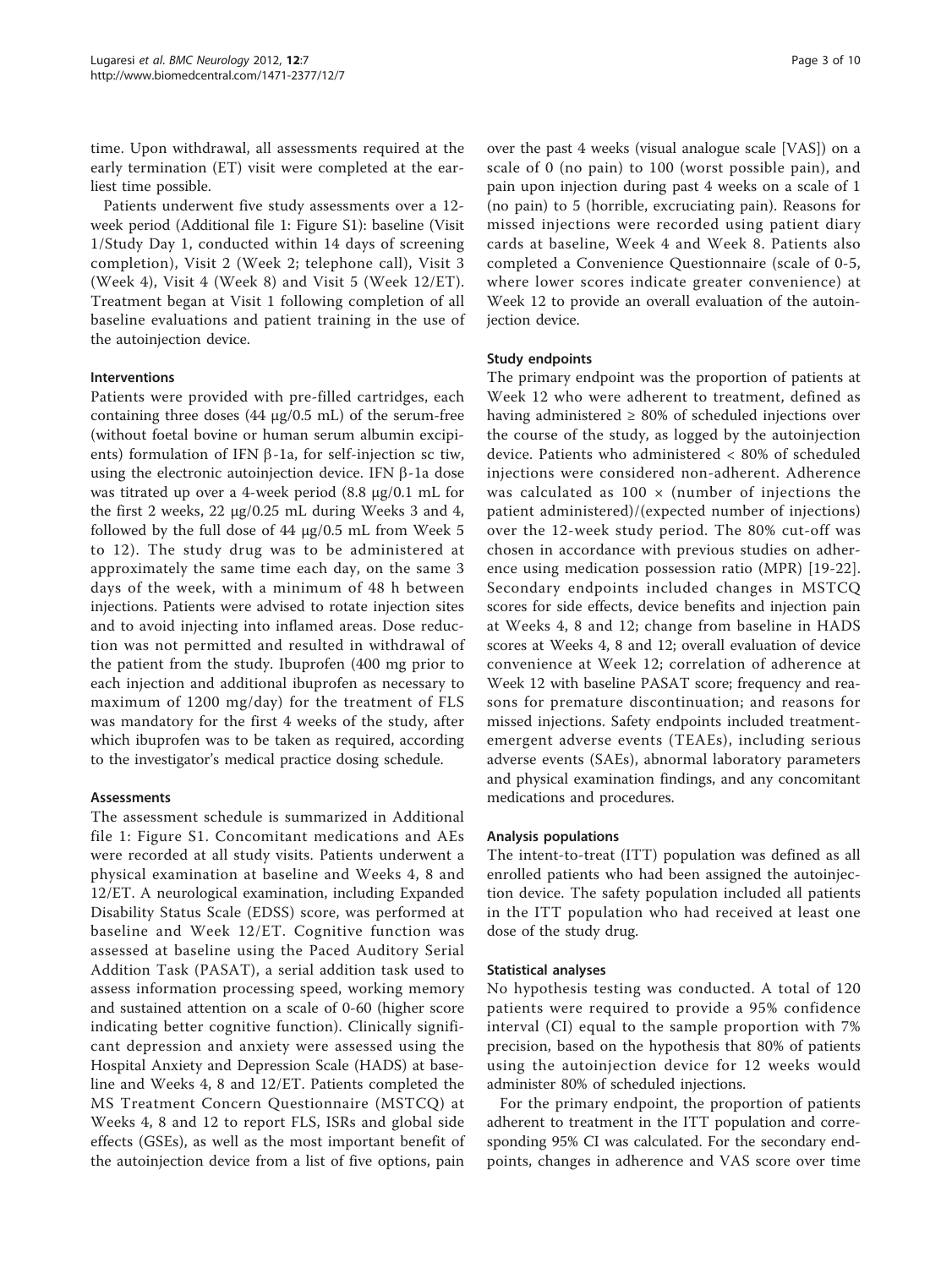were analysed using repeated-measures analysis of variance (ANOVA). Changes in ordinal scores over time (MSTCQ side-effect subscales, HADS, ratings) were analysed using the Friedman non-parametric test. Descriptive statistics were reported for device benefits, results of the Convenience Questionnaire, reasons for missed injections and reasons for withdrawal from the study. A Wilcoxon test was used to analyse change from baseline in EDSS scores. The predictive value of PASAT to assess non-adherence was analysed using the Student  $t$ -test and linear regression, or Spearman's  $\rho$  test as appropriate.

Logistic regression analyses using a forward stepwise method were performed to identify predictors of adherence, incorporating age, sex, disease duration, previous treatment, relapse frequency, and EDSS, PASAT and HADS scores. A post hoc analysis using Pearson's correlation was performed to investigate the relationship between HADS scores and FLS, ISRs and GSEs. Further post hoc analyses were performed to examine adherence in patients who had completed the study, creating the completers' population. Adherence in the completers' population was calculated as  $100 \times$  (number of administered injections)/(expected number of planned injections before withdrawal). Application of this analysis to the ITT population was also performed to assess adherence, with adjustments for missed injections due to withdrawals. Statistical significance was set at a level of 5%. Statistical analyses were performed using SPSS for Windows, version 18 (Chicago, IL, USA, 2002).

## Results

#### Patients

A total of 120 patients were recruited: 119 were included in the ITT population, 10 prematurely discontinued treatment and 109 completed the study (completers' population) (Figure 1). One patient withdrew from the study prior to administration of the first dose of study drug (Visit 1) and was excluded from the ITT population.

Patients were predominantly women (75.6% [90/119]), with a mean (standard deviation [SD]) age of 37.9 (9.68) years, a mean (SD) MS duration of 5.8 (5.31) years and a mean (SD) EDSS score of 2.1 (1.2; median: 2, range 0- 6) (Additional file [1](#page-7-0): Table S1). Prior to the study, most patients were receiving im IFN  $\beta$ -1a (63.0% [75/119]); only 2.5% (3/119) switched from sc IFN  $\beta$ -1a administered using a different injection system (Table [1](#page-4-0)).

#### Treatment adherence

Overall, 88.2% (105/119) of patients administered  $\geq 80\%$ of scheduled injections over the 12-week study period (ITT population; Figure [2](#page-4-0)). Treatment adherence was similarly high in women (87.8% [79/90]) and men



(89.7% [26/29]). No significant correlation between adherence and baseline EDSS score  $(P = 0.821)$  or prestudy DMD ( $P = 0.303$ ) was observed. Overall, the proportions of patients adherent to treatment stratified by pre-study DMD were 84.0% (63/75; im IFN  $\beta$ -1a), 93.3%  $(14/15; GA)$ , 96.2%  $(25/26; sc IFN \beta-1b)$  and 100%  $(3/3;$ sc IFN  $\beta$ -1a). The proportion of patients who were adherent to treatment (i.e. administered  $\geq 80\%$  of scheduled injections) decreased significantly over time ( $P <$ 0.001; repeated measures ANOVA) from 99.2% (118/ 119) at Week 4 to 95.6% (114/119) at Week 8 and 81.5% (97/119) at Week 12. Sixty-seven percent of patients (80/119) administered all (100%) scheduled injections over the 12-week study; however, this proportion decreased significantly over time ( $P < 0.01$ ) from 99.2% (118/119) at Week 4 to 95.0% (113/119) at Week 8 and to 67.2% (80/119) at Week 12.

In the completers' population, 96.3% (105/109) of patients were adherent to treatment, although a significant decrease in adherence was observed over the course of the study ( $P < 0.001$ ), from 100% through to Week 4, to 99.1% (108/109) in Weeks 5-8, and to 89.0% (97/109) in Weeks 9-12. When stratified by pre-study DMD, 94.0% (63/67; im IFN β-1a), 100% (14/14; GA), 100% (25/25; sc IFN β-1b) and 100% (3/3; sc IFN β-1a) of patients in the completers' population were adherent to treatment. All scheduled injections were administered by 73.4% (80/109) of patients over the 12-week study period. Post hoc analysis of adherence in the ITT population, based on expected number of planned injections prior to withdrawal, revealed that 91.6% (109/119) were adherent to treatment throughout study duration.

Mean (SD) baseline PASAT score was similar in patients who were adherent (42.67 [10.9],  $n = 102$ ) and those who were not adherent  $(42.86 \text{ } [13.0], n = 14)$  to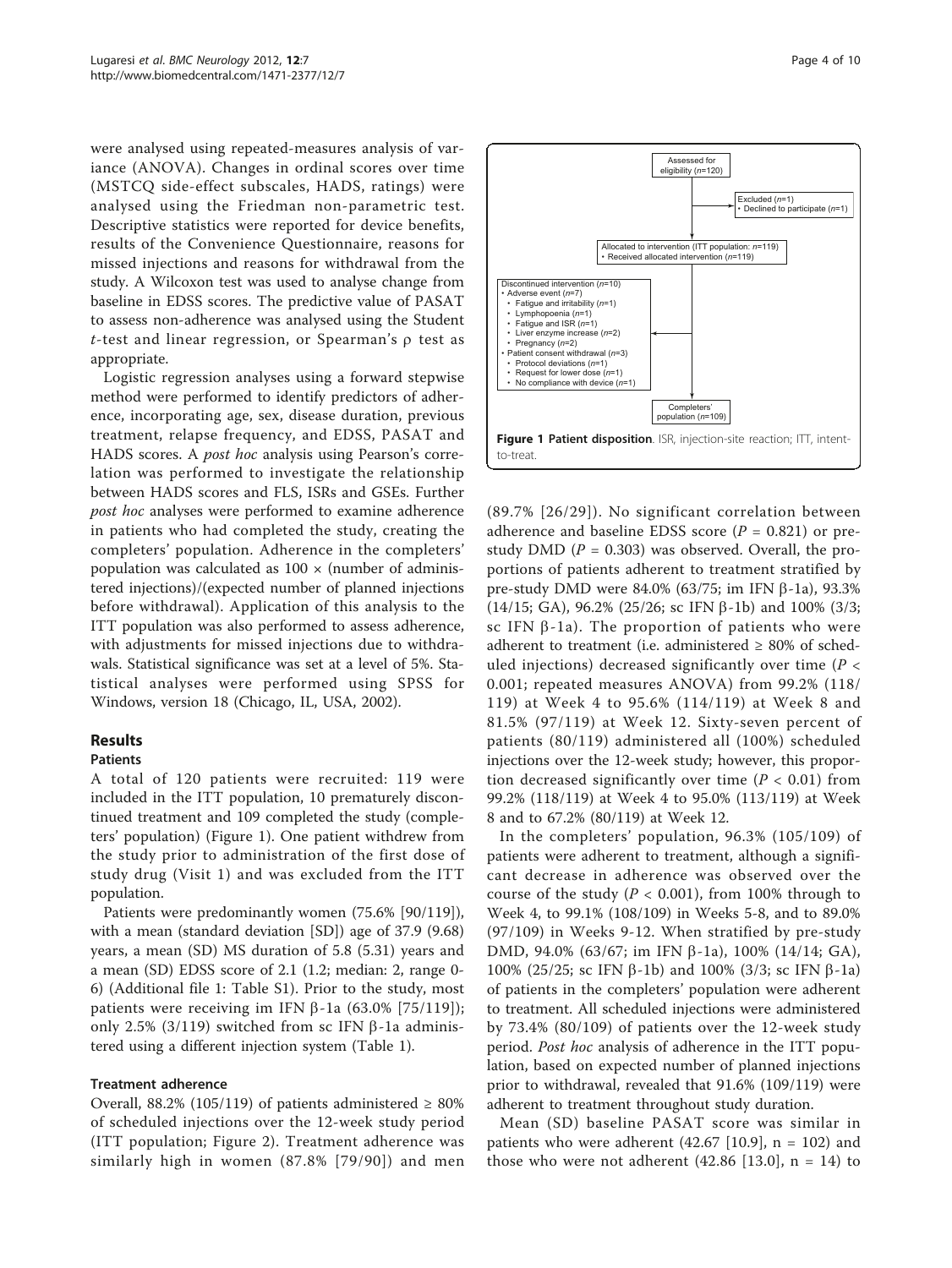|                         | Number (%) of<br>patients | Age,<br>years                           | Duration of MS,<br>years | <b>EDSS</b><br>score* | <b>PASAT</b><br>score <sup>T</sup> | <b>HADS Anxiety</b><br>score <sup>#</sup> | <b>HADS Depression</b><br>score <sup>#</sup> |  |
|-------------------------|---------------------------|-----------------------------------------|--------------------------|-----------------------|------------------------------------|-------------------------------------------|----------------------------------------------|--|
| Pre-study<br><b>DMD</b> |                           | Median (range); 95% confidence interval |                          |                       |                                    |                                           |                                              |  |
| im IFN $\beta$ -1a      | 75 (63.0)                 | 39                                      | 5                        | $2^{\P}$              | 42.5                               | 7                                         | 5                                            |  |
|                         |                           | $(19-58)$                               | $(0-22)$                 | $(0-5.5)$             | $(5-60)$                           | $(0-20)$                                  | $(0-20)$                                     |  |
|                         |                           | 35.6, 39.9                              | 4.9, 7.3                 | 1.9, 2.4              | 40.0, 45.3                         | 6.9, 9.2                                  | 4.9, 7.0                                     |  |
| IFN $\beta$ -1b         | 26(21.8)                  | 37                                      | 3.5                      | 1.5                   | 48                                 | 7                                         | 3.5                                          |  |
|                         |                           | $(20-52)$                               | $(0-22)$                 | $(0-6)$               | $(24-59)$                          | $(0-13)$                                  | $(0-15)$                                     |  |
|                         |                           | 34.1, 42.4                              | 3.1, 8.6                 | 1.3, 2.4              | 42.6, 50.8                         | 5.0, 7.8                                  | 3.5, 7.1                                     |  |
| Glatiramer<br>acetate   | 15 (12.6)                 | 41                                      | $\overline{4}$           | 1.5                   | 35                                 | 7                                         | 3                                            |  |
|                         |                           | $(18-55)$                               | $(1-8)$                  | $(0-4.5)$             | $(18-52)$                          | $(0-14)$                                  | $(0-12)$                                     |  |
|                         |                           | 31.7, 44.5                              | 2.7, 5.3                 | 1.3, 2.9              | 30.5, 41.9                         | 3.8, 9.0                                  | 2.3, 7.0                                     |  |
| sc IFN $\beta$ -1a      | 3(2.5)                    | 35                                      | 6                        | 3                     | 46                                 | $\overline{4}$                            | 6                                            |  |
|                         |                           | $(22-43)$                               | $(6-11)$                 | $(2-4)$               | $(25-51)$                          | $(4-10)$                                  | $(2-6)$                                      |  |
|                         |                           | 7.0, 59.6                               | 0.5, 14.8                | 0.5, 5.5              | 6.4, 74.9                          | $-2.6, 14.6$                              | $-1.1, 10.4$                                 |  |

<span id="page-4-0"></span>Table 1 Baseline characteristics according to pre-study DMD treatment (intent-to-treat population; n = 119)

\*Range: 0 (no disability) to 10 (severe disability resulting in death)

† Range: 0 to 60 (higher scores indicate better cognitive function)

‡ Range: 0 to 21 (higher scores indicate more severe symptoms)

 $n = 72$ 

DMD disease-modifying drug, EDSS Expanded Disability Status Scale, HADS Hospital Anxiety and Depression Scale, IFN interferon, im intramuscular, MS multiple sclerosis, PASAT Paced Auditory Serial Addition Task, sc subcutaneous

treatment. No significant correlation between adherence and baseline PASAT score was observed (Spearman's correlation:  $\rho = -0.011$ ;  $P = 0.909$ ). No significant predictors of treatment adherence or tolerability were identified using logistic regression analysis for each baseline variable (data not shown). Mean HADS depression or anxiety scores did not differ significantly from baseline at Weeks 4, 8 and 12 ( $P = 0.482$  and  $P = 0.156$ , respectively).



Overall, 35.6% of missed injections (31/87) were due to medical reasons (patients experienced AEs that precluded injection), 20.7% (18/87) due to forgetfulness and 27.6% (24/87) due to 'other reasons'. Pain at the injection site and 'problems using the autoinjection device'/ 'device unusable' accounted for 3.4% (3/87) and 6.9% (6/ 87) of missed injections, respectively. At Weeks 4 and 8, most injections were missed due to medical reasons (42.3% [11/26] and 40.1% [11/27], respectively), while at Week 12 most were due to 'other' reasons (42.4% [14/ 33]) and medical reasons accounted for 27.3% [9/33] of missed injections.

## Evaluation of the injection process

Mean MSTCQ scores improved significantly from Week 4 to 12 for the FLS ( $P = 0.022$ ) and GSE ( $P = 0.002$ ) domains, but not for ISR (Table [2](#page-5-0)). However, a post hoc analysis revealed a significant positive correlation between FLS at Week 8 and HADS scores at baseline and Weeks 4, 8 and 12 for anxiety (Pearson's correlation:  $\rho = 0.203 - 0.298$ ;  $P < 0.05$ ) and depression (Pearson's correlation:  $\rho = 0.212 - 0.330$ ;  $P < 0.05$ ). A positive correlation was also seen between GSE at Weeks 4, 8 and 12 and HADS scores for anxiety and depression at all study visits ( $P \le 0.001$ ; Pearson's correlation:  $\rho =$ 0.301-0.495 at Week 4, 0.340-0.519 at Week 8 and 0.322-0.490 at Week 12).

Pain at injection site (mean [SD] VAS score) significantly increased over time ( $P < 0.001$ ; repeated measures ANOVA) from 15.7 (18.82; n = 116) at Week 4 to 28.4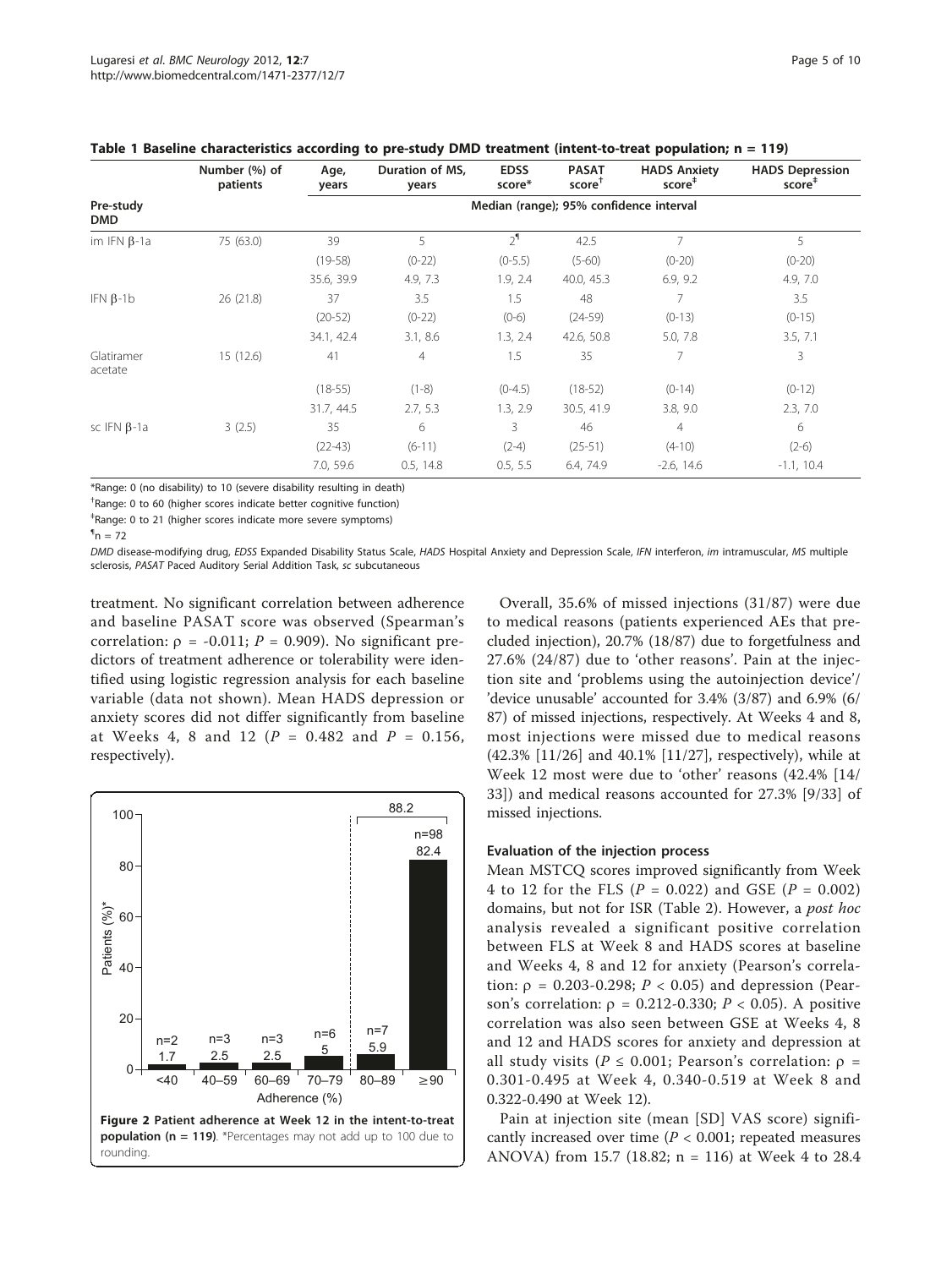<span id="page-5-0"></span>Table 2 Summary of changes in MSTCQ scores from Week 4 to 12 in the intent-to-treat population ( $n = 119$ )

| Time point            | $ISR*$       | $FLS*$      | $GSE^+$   |
|-----------------------|--------------|-------------|-----------|
| Week 4 ( $n = 115$ )  |              |             |           |
| Mean (SD)             | 13.2 (4.02)  | 13.4 (4.56) | 6.8(3.16) |
| Median (range)        | $13(4-19)$   | 13 (6-20)   | $6(3-15)$ |
| Week $8(n = 109)$     |              |             |           |
| Mean (SD)             | 13.4 (3.64)  | 12.9(4.10)  | 7.5(3.16) |
| Median (range)        | $13.5(6-20)$ | $12(5-20)$  | $8(3-15)$ |
| Week 12 ( $n = 104$ ) |              |             |           |
| Mean (SD)             | 13.1 (3.39)  | 12.2 (4.30) | 7.6(3.05) |
| Median (range)        | 13 (6-20)    | $11(5-20)$  | $8(3-15)$ |
| $p$ -value $*$        | 0.902        | 0.022       | 0.002     |

\*Range: 1 (mild) to 20 (severe)

† Range: 1 (poor treatment satisfaction) to 15 (excellent treatment satisfaction) ‡ Repeated measures analysis of variance

FLS 'flu-like' symptoms, GSE global side effects, ISR injection-site reactions; MSTCQ Multiple Sclerosis Treatment Concern Questionnaire, SD standard deviation

(27.37; n = 109) at Week 8 and to 31.2 (27.57; n = 107) at Week 12. Pain upon injection (mean [SD] MSTCQ score) also increased significantly ( $P < 0.001$ ) from 2.1 (0.99) at Week 4 to 2.55 (1.05) at Week 8 and to 2.49 (1.03) at Week 12. The mean (SD) number of ibuprofen tablets taken decreased from 23.4 (8.60) at Week 4 to 18.7 (11.03) at Week 8 and 13.9 (11.77) at Week 12. There was no significant correlation, however, between the number of ibuprofen tablets taken and VAS score for pain at injection site at Weeks 4, 8 and 12 ( $p >$ 0.398, respectively).

#### Overall device evaluation

Based on patient experience, overall convenience was consistently reported as the most important benefit of the electronic autoinjection device at Weeks 4 (38.5%; 40/104), 8 (42.3%; 41/97) and 12 (44.6%; 41/92; Additional File [1](#page-7-0): Figure S2). The second most important benefit of the autoinjection device was reported to be less injection pain (24.0%; 25/104) at Week 4 and fewer FLS at Weeks 8 (19.6%; 19/97) and 12 (23.9%; 22/92). When stratified according to pre-study DMD, less injection pain was reported as the most important benefit by patients receiving pre-study sc IFN  $\beta$ -1b (40.0%; 10/25) and fewer FLS by patients receiving sc IFN  $\beta$ -1a (66.7%; 2/3) at Week 4. Convenience and fewer FLS were each reported as the most important benefit by 50.0% (1/2 and 1/2, respectively) of the patients receiving sc IFN  $\beta$ -1a at Week 12. Patients receiving pre-study GA reported fewer ISRs as the most important benefit at Week 12 (50.0%; 4/8) and as the second most important benefit at Week 8 (36.4%; 4/11). Patients receiving pre-study im IFN  $\beta$ -1a consistently reported convenience as the most important benefit, and fewer FLS as the second most important benefit, at Weeks 4, 8 and 12.

At Week 12, patients rated the autoinjection device as highly convenient to use, with an overall median evaluation score of 1.4 (range 1.2-1.9). Most patients thought it was 'very easy' to change the multidose cartridge (74.1% [80/ 108]); to inject using the device (62.6% [67/107]); to store (61.7% [66/107]), transport (57.5% [61/106]) and hold (56.1% [60/107]) the device; and to both attach (55.1% [59/ 107]) and detach (55.1% [59/107]) the needle. Less than half of patients thought it was 'very easy' to change the comfort settings (47.1% [48/102]) and the batteries (35.1% [33/94]), and that the device was 'very' attractively designed (43.8% [46/105]) and silent (43.5% [47/108]).

## Safety

A total of 432 AEs were reported; 96.8% (418/432) were mild or moderate in severity, 60.6% (262/432) were considered to be treatment related, 1.6% (7/432) resulted in temporary interruption of treatment and 1.6% (7/432) in discontinued use of the study drug. Of the patients who withdrew from the study because of AEs, one did so due to an injection-related AE (injection-site pain), which presented in association with fatigue. Five patients withdrew from the study for non-device-related reasons (dose adjustment [1 patient], pregnancy [2 patients] and DMD-related toxicity [2 patients]). The most frequent AEs were FLS, headache and ISRs (Table 3). One (0.2%) SAE was reported, which required hospitalization of the patient and was considered to be related to the study drug (elevated liver enzymes).

#### **Discussion**

The objective of this study was to assess short-term adherence and tolerability of sc IFN  $\beta$ -1a, self-

Table 3 Total treatment-emergent adverse events (intentto-treat population,  $n = 119$ )

| Adverse event                     | n(%)       |
|-----------------------------------|------------|
| 'Flu-like' symptoms               | 170 (39.4) |
| Headache                          | 84 (19.4)  |
| Injection-site reaction           | 46 (10.6)  |
| Gastrointestinal abnormalities    | 25(5.8)    |
| Pain                              | 20 (4.6)   |
| Anxiety                           | 13(3.0)    |
| Infections                        | 10(2.3)    |
| Hypersensitivity reaction         | 7(1.6)     |
| Cytopenia                         | 7(1.6)     |
| Hepatic disorders                 | 7(1.6)     |
| Vertigo                           | 6(1.4)     |
| Upper respiratory tract infection | 5(1.1)     |
| Tachycardia                       | 4(0.9)     |
| Dysmenorrhoea                     | 3(0.7)     |
| Other                             | 25(5.8)    |
| Total                             | 432 (100)  |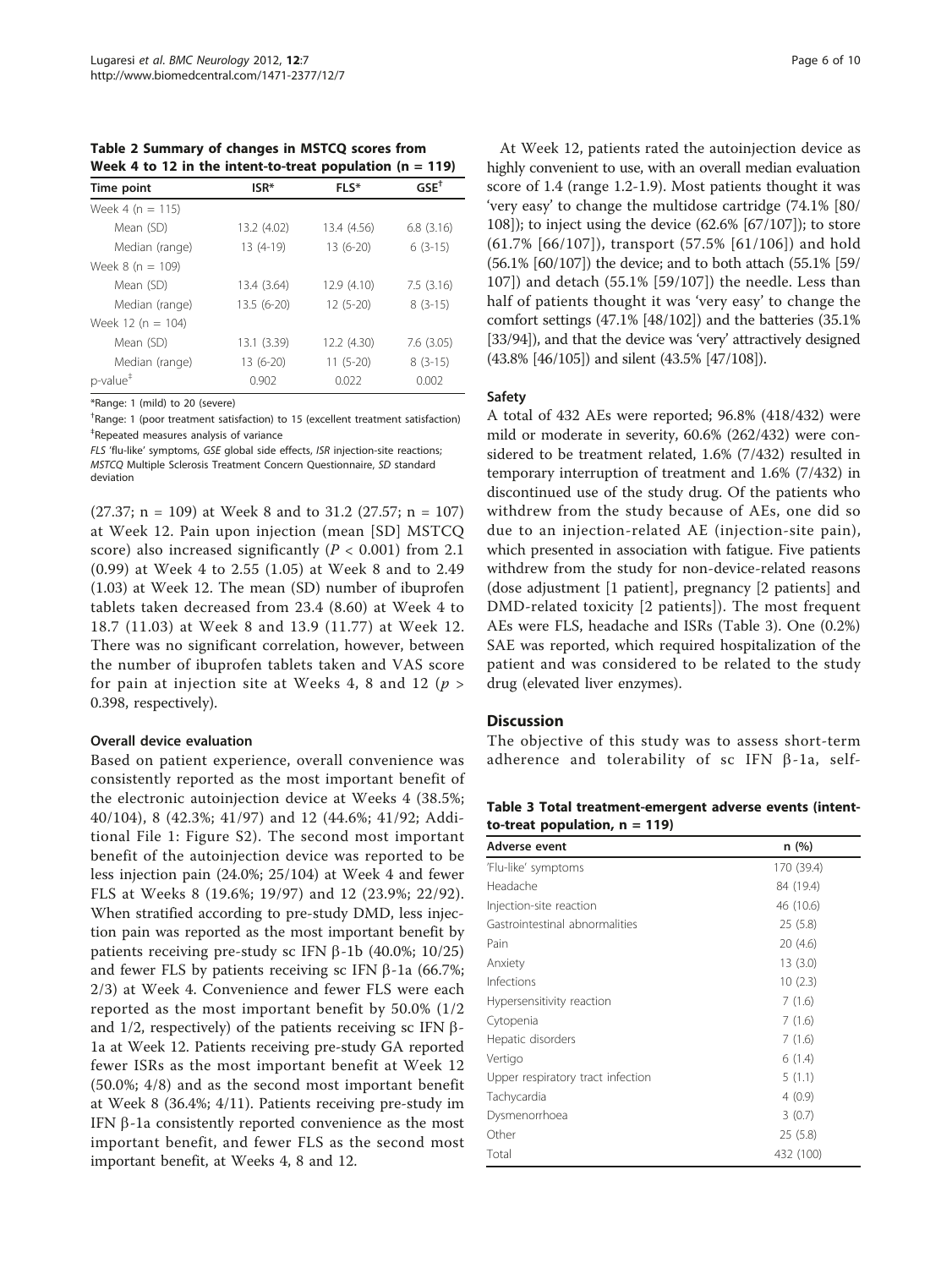administered using an electronic autoinjection device, in patients with RRMS who had switched from another injectable DMD or a different injection system for sc IFN  $\beta$ -1a. Over 85% of patients were adherent to treatment over the 12-week course of the study, as recorded by the device dosing log. When adherence was adjusted to account for missed injections by patients who withdrew from the study for non-device-related reasons, adherence was 92%. The high adherence rates reported in this study are consistent with findings of a previous study, in which most patients found the same autoinjection device to be suitable or very suitable for self-injection of sc IFN  $\beta$ -1a [\[14](#page-9-0)]. Notably, this earlier study did not assess adherence, as recorded objectively by the device dosing log.

Adherence did not correlate with baseline cognitive function (measured using the PASAT) and no predictors of adherence were identified. The absence of identified predictors may reflect certain characteristics of the study population: most patients were under 40 years of age with low levels of disability and very good cognitive function. Overall, the safety profile of IFN  $\beta$ -1a serumfree formulation in the current study was consistent with previous observations with the original IFN  $\beta$ -1a formulation [\[23-25](#page-9-0)].

Adherence rates were very high at the start of the study but decreased as the study progressed. This may have been due to patients experiencing IFN-specific AEs once the drug was administered at full dose, particularly FLS, one of the most common AEs associated with IFN therapy. However, the most common reason for missing injections changed from medical reasons at Weeks 4 and 8 to 'other' reasons at Week 12. Forgetfulness, one of the most common reasons for missed injections [[5](#page-8-0)], was responsible for 21% of missed injections overall and may be particularly problematic in patients with impaired cognitive function due to MS. Baseline cognitive function was very good in the majority of patients and did not predict adherence in this study. However, the PASAT test, which was used to assess cognitive function in this study, measures attention and working memory rather than the long-term memory skills that are required for processes such as remembering to perform regular injections, so the lack of association between PASAT score and adherence may not be surprising. Therefore, no conclusions could be drawn regarding the relation between cognitive function and adherence using the autoinjection device. In addition, to what extent different cognitive functions influence adherence in general is not fully understood. Furthermore, it should be considered that patients may prefer to give 'forgetfulness' as the reason for missing one or more injections rather than other reasons which may be

considered more problematic by their neurologist, such as treatment fatigue.

No significant baseline predictors of adherence were identified; however, depression may have influenced treatment outcome. Depression, a common symptom of MS, may reduce motivation, which may in turn reduce adherence. Indeed, depression has previously been reported to be a cause of treatment discontinuation [\[8](#page-8-0)]. No significant correlation between depression and adherence was observed in this study, however, and a longer study period would be required to explore the relation between depression and adherence to MS therapy. The positive correlation between baseline HADS scores and reported FLS and GSE over the course of the study suggests that depression and anxiety may increase the extent to which patients are aware of side effects and also their perception of the magnitude of such events.

The high adherence rates in this 12-week study are encouraging, particularly as the use of an autoinjection device to collect adherence data likely provides a more reliable indication of adherence to treatment than other measures of adherence such as MPR or retrospective self-reporting by patients used in other studies [\[3](#page-8-0)[,26,27](#page-9-0)]. The high level of adherence may indicate that most patients found the device convenient and easy to use. Convenience, less injection pain and fewer FLS were rated by patients as the most important benefits of the autoinjection device. Overall, convenience was reported as the main benefit throughout the study, consistent with previous studies of this device [[14](#page-9-0),[28](#page-9-0)]. Notably, device features associated with handling and ease of use were rated highly. The majority of patients found it 'very easy' to change the multidose cartridge and needle, hold the device and perform the injection. Simplification of the injection process, for example through the use of an autoinjection device that only needs to be loaded once a week, may encourage patients to perform injections and alleviate treatment fatigue. Such features may also be particularly beneficial to patients who have impaired dexterity due to MS [\[2\]](#page-8-0), increasing treatment satisfaction and independence. The majority of patients also thought the device was 'very easy' to transport, which may assist patients with MS to adhere to treatment while travelling and on holiday.

Patients considered 'less injection pain' to be the second most important benefit of the autoinjection device at Week 4 and the third most important benefit at Weeks 8 and 12. As the study progressed, patients reported an increase in both pain at the injection site and pain upon injection. Repeated injections may cause progressive damage (e.g. nodules, bruises) to sc tissue, thus increasing injection pain. These side effects may be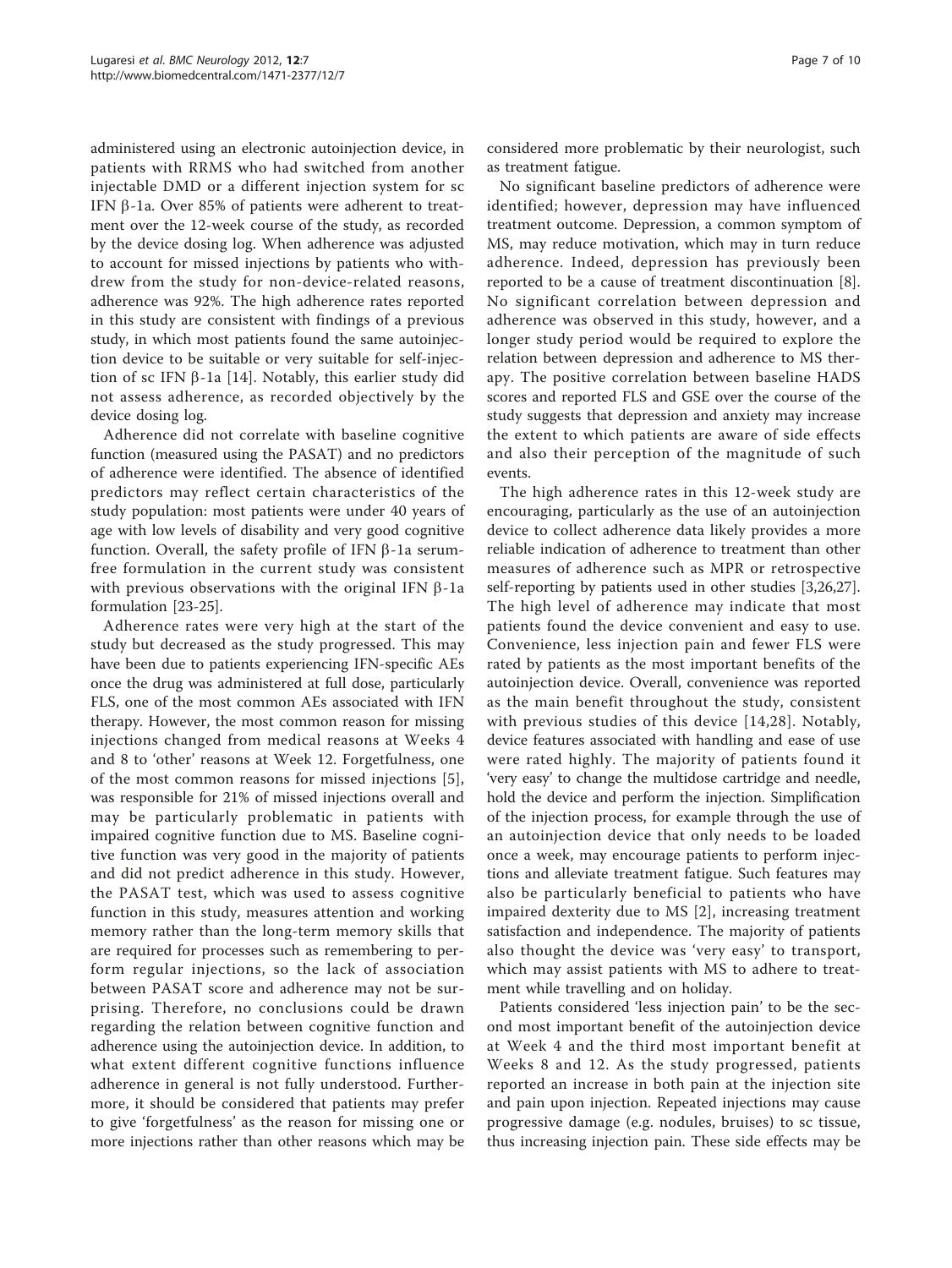<span id="page-7-0"></span>particularly problematic to patients who are unaccustomed to sc injections, such as patients who switched from im IFN  $\beta$ -1a, which comprised 63% of our study population. As data regarding injection-related pain with prior treatment were not collected, it is not known how injection pain during the study compared with previous injection experience.

All injectable DMDs are associated with ISRs; however, symptoms and reaction severity vary depending on the drug and the route of administration. ISRs are more commonly associated with sc rather than im injections [[8](#page-8-0)]. As 63% of patients in this study switched from im to sc injections, an increase in ISRs in either this subset of patients or the total patient population would not be unexpected. Mean ISR score, however, did not change from baseline over the course of the study, suggesting that patients did not note an increase in ISRs when switching to sc injection. Despite this, 'fewer ISRs' was reported as the most important benefit of the device by 7% of patients in this subgroup at Week 8. 'Fewer ISRs' was rated as the most important benefit of the device at Week 12, and second most important benefit at Week 8, by patients previously receiving sc GA therapy. ISRs are the most common side effect associated with GA injections [[29](#page-9-0)], therefore the reported reduction may have been due to a switch in both DMD and device.

Overall, patients reported a decrease in FLS over the course of the study despite a concurrent reduction in ibuprofen usage, and 'fewer FLS' was reported as the second most important benefit at Weeks 8 and 12. However, it should be noted that the autoinjection device is unlikely to be implicated in the observed reduction in FLS. As discussed previously, pre-study DMD therapy would have likely influenced AEs experienced during the study. FLS are one of the most common AEs associated with IFN  $\beta$  therapy, which was being received by 87% of patients prior to the study. No change in FLS during the study would have been expected in patients receiving pre-study sc IFN  $\beta$ . FLS may have worsened in some patients previously receiving im IFN  $\beta$ -1a owing to increased IFN dose and injection frequency [[30](#page-9-0)]; however, increased injection frequency may favour tachyphylaxis, therefore reducing the presence and severity of FLS (authors' personal observations) [\[31](#page-9-0)]. Indeed, fewer FLS were consistently reported as the second most important benefit of the autoinjection device by patients receiving pre-study im IFN  $\beta$ -1a at Weeks 4, 8 and 12. Patients switching from GA would have been unaccustomed to FLS, which are particularly prevalent in the first few weeks of treatment with IFN  $\beta$  [[8](#page-8-0),[32](#page-9-0)] and occur most frequently for the first 6 months. In addition to FLS, global side effects improved over the course of the trial. As ibuprofen usage was mandatory for the first 4 weeks of the study, whether reduction in ibuprofen usage was a result of reduced AEs is unknown. Recent reports on side effects related to ibuprofen use, however, may suggest that its usage should be adjusted according to the presence and severity of side effects [\[33\]](#page-9-0).

Limitations of the study should be considered when interpreting the study findings. At 12 weeks, the study was only able to assess short-term adherence; however, we are exploring the possibility of assessing safety, tolerability and treatment adherence/persistence after longerterm follow-up in this patient population. Absence of data on adherence to previous medication and pre-study or baseline injection pain precludes inferences on the benefits of switching to the autoinjection device with respect to adherence and injection pain. In addition, patient perception and reporting of pain is subjective. Pre-study DMDs were not equally represented among patients, with the majority switching from im IFN  $\beta$ -1a; this imbalance limited the conclusions that could be drawn regarding the influence of previous treatment on subsequent outcomes. For example, pre-study DMD may have influenced AEs, patient perception of injection-related AEs and, therefore, opinion of the autoinjection device. Finally, there was no control group in this observational study, so we were not able to discriminate between the effects of the new device and those of changing treatment in patients who had switched to sc IFN  $\beta$ -1a from a different DMD at study entry. However, a previous international study of this new device recruited only patients already being treated with sc IFN  $\beta$ -1a [[14\]](#page-9-0); therefore, the effects of changing device have only previously been reported for some of the parameters investigated in the current study.

### Conclusions

In conclusion, the convenience and ease of use of an electronic autoinjection device may increase adherence in patients with RRMS, allowing patients to receive the full benefits of DMD therapy.

#### Previous presentation

Presented as poster (poster number 427) at XLI Congress of the Italian Society of Neurology (Società Italiana di Neurologia); 23-27 October 2010

## Additional material

[Additional file 1: F](http://www.biomedcentral.com/content/supplementary/1471-2377-12-7-S1.DOC)igure S1. Type and scheduling of assessments during the 12-week study. Table S1. Baseline characteristics (intent-totreat population). Figure S2. Most important benefit of the electronic autoinjection system as rated by patients at (a) Week 4, (b) Week 8 and (c) Week 12 (intent-to-treat population). IFN, interferon; im, intramuscular; sc, subcutaneous.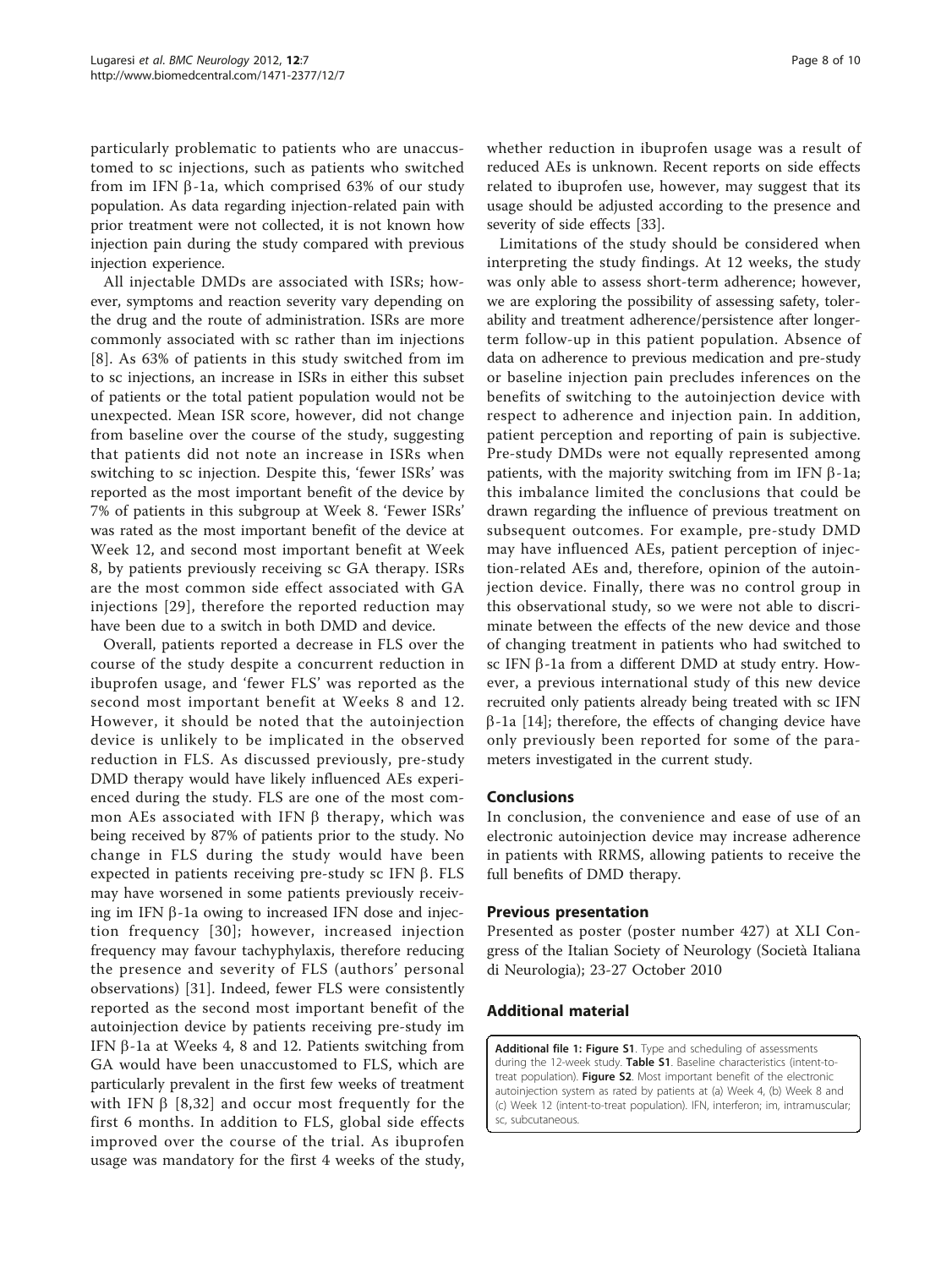#### <span id="page-8-0"></span>Abbreviations

AE: Adverse event; ANOVA: Analysis of variance; BRIDGE: RebiSmart to selfinject Rebif serum-free formulation in a multidose cartridge; CI: Confidence interval; DMD: Disease-modifying drug; EDSS: Expanded Disability Status Scale; ET: Early termination; FLS: 'flu-like' symptom; GA: Glatiramer acetate; GSE: Global side effect; HADS: Hospital Anxiety and Depression Scale; IFN: Interferon; im: Intramuscular; ISR: Injection-site reaction; ITT: Intent-to-treat; MPR: Medication possession ratio; MS: Multiple sclerosis; MSTCQ: MS Treatment Concern Questionnaire; PASAT: Paced Auditory Serial Addition Task; RRMS: Relapsing-remitting multiple sclerosis; SAE: Serious adverse event; sc: Subcutaneous(ly); SD: Standard deviation; TEAE: Treatmentemergent adverse event; tiw: Three times weekly; VAS: Visual analogue scale.

#### Acknowledgements

This work was supported by Merck Serono S.p.A., Rome, Italy (an affiliate of Merck KGaA, Darmstadt, Germany). The authors thank Alyson Bexfield of Caudex Medical, Oxford, UK (supported by Merck Serono S.A. — Geneva, Switzerland, a branch of Merck Serono S.A., Coinsins, Switzerland, an affiliate of Merck KGaA, Darmstadt, Germany), for assistance in preparing the initial draft of the manuscript, collating the comments of authors and other named contributors, and assembling tables and figures; and Joanne Tang of Caudex Medical, Oxford, UK (supported by Merck Serono S.A. — Geneva, Switzerland), for assistance in editing for English, formatting manuscript to meet journal guidelines, and coordinating submission requirements. The BRIDGE study group comprised A Lugaresi, G De Luca, M di Ioia, V Di Tommaso (Abruzzo), M Danni, S De Riso, E Perticaroli, D Medici (Marche), R Mantegazza, M Rottoli, E Scarpini, A Ghezzi, P Confalonieri, L La Mantìa, C Antozzi, C Bolis, A Campanella, S La Gioia, MG Zambelli, A Bergamaschi, S Carminati, M De Riz, M Piola, A Pietroboni, E Rotondo, R Vimercati, P Annovazzi, A Rizzo, M Zaffaroni (Lombardy), A Uccelli, S Minguzzi, M Pardini, D Currò (Liguria), E Montanari, MR Tola, A Guareschi, D Carini, S Magnani, ML Caniatti, E Baldi, V Verzella (Emilia-Romagna), L Durelli, M Clerico, G Contessa, S De Mercanti (Piedmont), C Florio, V Brescia-Morra, G Maniscalco, G Orefice, E Parente (Campania), D Centonze, V De Chiara, S Rossi, G Leone (Lazio), S Cottone, R Coppola (Sicily), P Bellantonio, F Di Biasio (Molise), G Trianni, F De Robertis (Apulia), S Sotgiu, WM Satta (Sardinia).

#### Author details

<sup>1</sup>Department of Neuroscience and Imaging, University "G. d'Annunzio", Via dei Vestini 31, 66100 Chieti, Italy. <sup>2</sup>Multiple Sclerosis Regional Center, Azienda Ospedaliera "Antonio Cardarelli", Via Antonio Cardarelli 9, 80131 Naples, Italy. <sup>3</sup>Department of Neurological Science, University of Naples Federico II, Via Giovanni Paladino 39, 80138 Naples, Italy. <sup>4</sup>Department of Neurology, Azienda Ospedaliera Ospedali Riuniti Villa Sofia-Cervello, Via Ninni Cassarà, 90146 Palermo, Italy. <sup>5</sup>Department of Neurology, Istituto Mediterraneo di Neuroscienze, NEUROMED, Via Atinense 18, 86077 Pozzilli, IS, Italy. <sup>6</sup>Division of Neurology, Department of Clinical and Biological Science, University of Turin, Via Giuseppe Verdi 8, 10124 Turin, Italy. <sup>7</sup>Department of Neuroscience, University of Rome "Tor Vergata", Via Montpellier 1, 00133 Rome, Italy. <sup>8</sup>Department of Neuroscience, Ophthalmology and Genetics, University of Genoa, Via De Toni 5, 16132 Genoa, Italy. <sup>9</sup>CEIS Sanità (CHEM-Centre for Health Economics and Management), Faculty of Economics, University of Tor<br>Vergata, Via Columbia 2, 00133 Rome, Italy. <sup>10</sup>Merck Serono S.p.A., Via Casilina 125, 00176 Rome, Italy. <sup>11</sup>Department of Neuroscience and Imaging, University G. d'Annunzio, c/o Centro Sclerosi Multipla, Ospedale Clinicizzato "SS Annunziata", Via dei Vestini 31, 66100 Chieti, Italy.

#### Authors' contributions

AL: participated in the design of the study and in interpretation of the results, helped to draft and revise the manuscript. CF: participated in study coordination (patient recruitment), approved the manuscript at each stage of development. VB-M: participated in study coordination (patient recruitment), approved the manuscript at each stage of development. SC: participated in study coordination (patient recruitment), approved the manuscript at each stage of development. PB: participated in study coordination (patient recruitment), approved the manuscript at each stage of development. MC: participated in study coordination (patient recruitment), approved the manuscript at each stage of development. DC: participated in study coordination (patient recruitment), approved the manuscript at each stage of development. AU: participated in study coordination (patient recruitment), approved the manuscript at each stage

of development. MdI: participated in study coordination (patient recruitment) and the collection of clinical data, approved the manuscript at each stage of development. GDL: participated in study coordination (patient recruitment) and the collection of clinical data, approved the manuscript at each stage of development. AM: performed the statistical analysis and helped to draft the manuscript. AP: participated in the design of the study and in interpretation of the data. All authors read and approved the final manuscript.

#### Competing interests

AL has been an advisory board member for Biogen Idec, Merck Serono and Bayer Schering; has received travel grants and honoraria from Bayer Schering, Biogen Dompé, Merck Serono, Novartis, Sanofi-Aventis and Teva; has received research grants from Bayer Schering, Biogen Dompé, Merck Serono, Novartis and Sanofi-Aventis; has received travel and research grants from the Associazione Italiana Sclerosi Multipla; and is a consultant for "Fondazione Cesare Serono". CF has received personal compensation for activities and research from Biogen Dompé, Bayer Schering, Merck Serono and Sanofi-Aventis. VB-M has received travel grants from Bayer Schering, Biogen Dompé, Merck Serono, Novartis and Sanofi-Aventis. SC has received personal compensation from CIC International for serving as a member of an editorial advisory board; and financial support for research activities from Biogen Dompé. PB has no competing interests to declare. MC has received personal compensation for activities as a speaker from Bayer AG. DC has received personal compensation for activities with Teva Neuroscience, Novartis, Sanofi-Aventis and Merck Serono; research support from Sanofi-Aventis, Bayer Schering Pharma, Merck Serono, Novartis and Teva Neuroscience; compensation and/or research work has been funded, entirely or in part, by a grant to his university. The grant agreement requires that the name of the funding entity and the purpose of the grant may not be disclosed. The funding entity is a governmental organization. AU has received financial support for research and honoraria for consultation, speaking at meetings, or both, from Genentech, Roche, Allergan, Merck Serono, Sanofi-Aventis, Biogen Idec, Biogen Dompé, Bayer Schering, Novartis, and the Consortium of Multiple Sclerosis Centers. MdI has no competing interests to declare. GDL has received travel grants from Biogen Dompé and Merck Serono; and speaker fees from Novartis and Sanofi-Aventis. AM has received consulting fees from Merck Serono. AP is a salaried employee of Merck Serono S.p.A., Rome, Italy.

#### Received: 4 October 2011 Accepted: 5 March 2012 Published: 5 March 2012

#### References

- 1. Compston A, Coles A: [Multiple sclerosis.](http://www.ncbi.nlm.nih.gov/pubmed/11955556?dopt=Abstract) Lancet 2002, 359:1221-1231.
- 2. Lesaux J, Jadback G, Harraghy CE: [Improving the convenience of home](http://www.ncbi.nlm.nih.gov/pubmed/10846648?dopt=Abstract)[based interferon beta-1a therapy for multiple sclerosis.](http://www.ncbi.nlm.nih.gov/pubmed/10846648?dopt=Abstract) J Neurosci Nurs 1999, 31:174-179.
- 3. Tremlett HL, Oger J: [Interrupted therapy: stopping and switching of the](http://www.ncbi.nlm.nih.gov/pubmed/12939437?dopt=Abstract) [beta-interferons prescribed for MS.](http://www.ncbi.nlm.nih.gov/pubmed/12939437?dopt=Abstract) Neurology 2003, 61:551-554.
- 4. Costello K, Kennedy P, Scanzillo J: [Recognizing nonadherence in patients](http://www.ncbi.nlm.nih.gov/pubmed/19008986?dopt=Abstract) [with multiple sclerosis and maintaining treatment adherence in the](http://www.ncbi.nlm.nih.gov/pubmed/19008986?dopt=Abstract) [long term.](http://www.ncbi.nlm.nih.gov/pubmed/19008986?dopt=Abstract) Medscape J Med 2008, 10:225.
- 5. Treadaway K, Cutter G, Salter A, Lynch S, Simsarian J, Corboy J, Jeffery D, Cohen B, Mankowski K, Guarnaccia J, Schaeffer L, Kanter R, Brandes D, Kaufman C, Duncan D, Marder E, Allen A, Harney J, Cooper J, Woo D, Stüve O, Racke M, Frohman EM: [Factors that influence adherence with](http://www.ncbi.nlm.nih.gov/pubmed/19444532?dopt=Abstract) [disease-modifying therapy in MS.](http://www.ncbi.nlm.nih.gov/pubmed/19444532?dopt=Abstract) J Neurol 2009, 256:568-576.
- 6. Al-Sabbagh A, Bennet R, Kozma C, Dickson M, Meletiche D: Medication gaps in disease-modifying therapy for multiple sclerosis are associated with an increased risk of relapse: findings from a national managed care database. J Neurol 2008, 255(Suppl 2):S79.
- 7. Steinberg SC, Faris RJ, Chang CF, Chan A, Tankersley MA: [Impact of](http://www.ncbi.nlm.nih.gov/pubmed/20067327?dopt=Abstract) [adherence to interferons in the treatment of multiple sclerosis: a non](http://www.ncbi.nlm.nih.gov/pubmed/20067327?dopt=Abstract)[experimental, retrospective, cohort study.](http://www.ncbi.nlm.nih.gov/pubmed/20067327?dopt=Abstract) Clin Drug Investig 2010, 30:89-100.
- 8. Singer B, Lucas S, Kresa-Reahl K, Perrin Ross A, Blake P: Optimizing adherence to multiple sclerosis therapies. Int J MS Care 2008, 10(Suppl):113.
- Cox D, Stone J: [Managing self-injection difficulties in patients with](http://www.ncbi.nlm.nih.gov/pubmed/16817668?dopt=Abstract) [relapsing-remitting multiple sclerosis.](http://www.ncbi.nlm.nih.gov/pubmed/16817668?dopt=Abstract) J Neurosci Nurs 2006, 38:167-171.